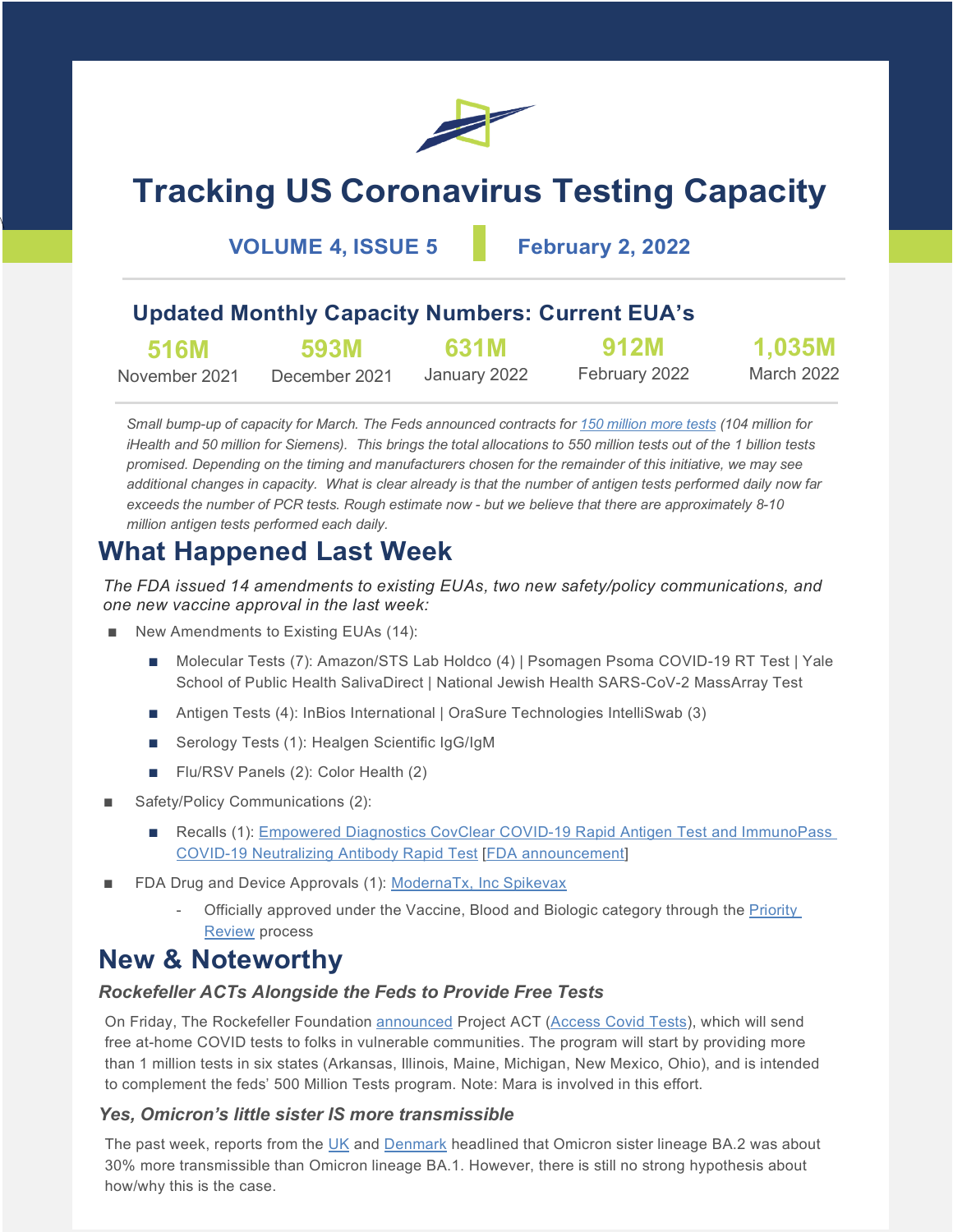Digging further into the rich Danish data reveals a more nuanced picture:

- Omicron BA.2 is more transmissible than both BA.1 and Delta: 42% of BA.2 household members develop infections within 14 days, versus 35% for BA.1 and 25% for Delta.
- Even in households with BA.2, fewer than half of family members actually developed an infection. This is consistent with a new [UK challenge study,](https://www.researchsquare.com/article/rs-1121993/v1) in which 47% of patients *directly inoculated* with 7x the required infectious dose still *did not develop* COVID infections.

## **Food for Thought**

#### *We Forgot to Light the LAMP in the Test Tech Debate*

In our ongoing discussion of the best COVID tests for each use case, we realized that we have not profiled molecular tests using Loop-mediated Isothermal Amplification (LAMP or RT-LAMP) technology. Utilizing a single-tube technique for DNA amplification, LAMP provides a low-cost alternative to PCR. It takes 20 to 30 minutes to work - a few minutes longer than most antigen tests. Three EUAs exist for home/self tests that use LAMP: Cue, Detect, and Lucira. The good news: LAMP has accuracy approaching lab-based PCR. The bad news: The cost is between \$50 and \$75 per test, and availability is limited. Cue and Detect also require the purchase of an instrument to run their individual test kits.

#### *So, can antigen tests detect Omicron, or not?*

In late December, the FDA expressed [concern](https://www.fda.gov/medical-devices/coronavirus-covid-19-and-medical-devices/sars-cov-2-viral-mutations-impact-covid-19-tests) about antigen test sensitivity due to the novel N protein mutations in Omicron, although they did not release any supporting evidence. In mid-December, [a Swiss](https://doi.org/10.1101/2021.12.18.21268018)  [evaluation](https://doi.org/10.1101/2021.12.18.21268018) of eight antigen tests had found that all detected Omicron, but with decreased sensitivity. This week, researchers from Harvard and Boston's Beth Israel Deaconess Medical Center published a [preprint](https://doi.org/10.1101/2022.01.28.22269968) comparing three antigen tests, none of which were in Swiss study: Abbott BinaxNow (OTC), AccessBio CareStart (OTC), LumiraDx (point-of-care with instrument) - using the gold standards for evaluation. Their results showed that BinaxNow (with the lowest limit of detection) was 3x more sensitive for Omicron than it was for the original Wuhan strain, and the others were at least as sensitive as they were for Wuhan.

#### *Test Instructions Need to Be Clear*

A recent JAMA [study](https://jamanetwork.com/journals/jamainternalmedicine/fullarticle/2788656) looked at a critical question: Do home test instructions do a good enough job of telling the user what to do when presented with a positive or negative result?

The study compared the instructions for Ellume's rapid test to 1) a set of instructions "designed along decision science principles," and 2) no instructions at all. The twist: Some users were asked to respond based on a scenario in which they had a high probability of being infected (e.g., they had COVID symptoms), while others were to base their answers on having a low probability of being infected.

The good news: 95% of people responded to a positive result appropriately. The bad news: People who were given the "you're likely to have COVID" scenarios were much more likely not to isolate after a negative result if they received the original instructions (33%) than if they received either the decision-science-based instructions (14%) or even no instructions at all (24%). (For the record: If you're likely to have COVID but you test negative on a home test, you should isolate until you can confirm with PCR or can take another antigen test a day or two later.)

Commentary: This is basically an object lesson in the importance of clarity. If you're trying to get a critical point across to a lot of stressed-out, possibly ill folks, don't use "legalese." And maybe consult a decision scientist when you're designing your instruction packet. While this study was done on only one antigen test, the importance of clear recommendations is relevant to all tests - antigen, LAMP, and PCR.

#### *When is it all right for someone to leave isolation?*

Speaking of clarity - with huge respect to the CDC and acknowledgment of the many challenges and constituencies they serve, we are going to be bold enough to suggest our own recommendations for exiting isolation after a positive COVID test:

After testing positive, you can exit isolation when two of the following three conditions apply:

- A. 10 days have passed since your positive test
- B. You test negative on a rapid antigen or PCR test
- C. You have no symptoms (no fever, no coughing, etc.)